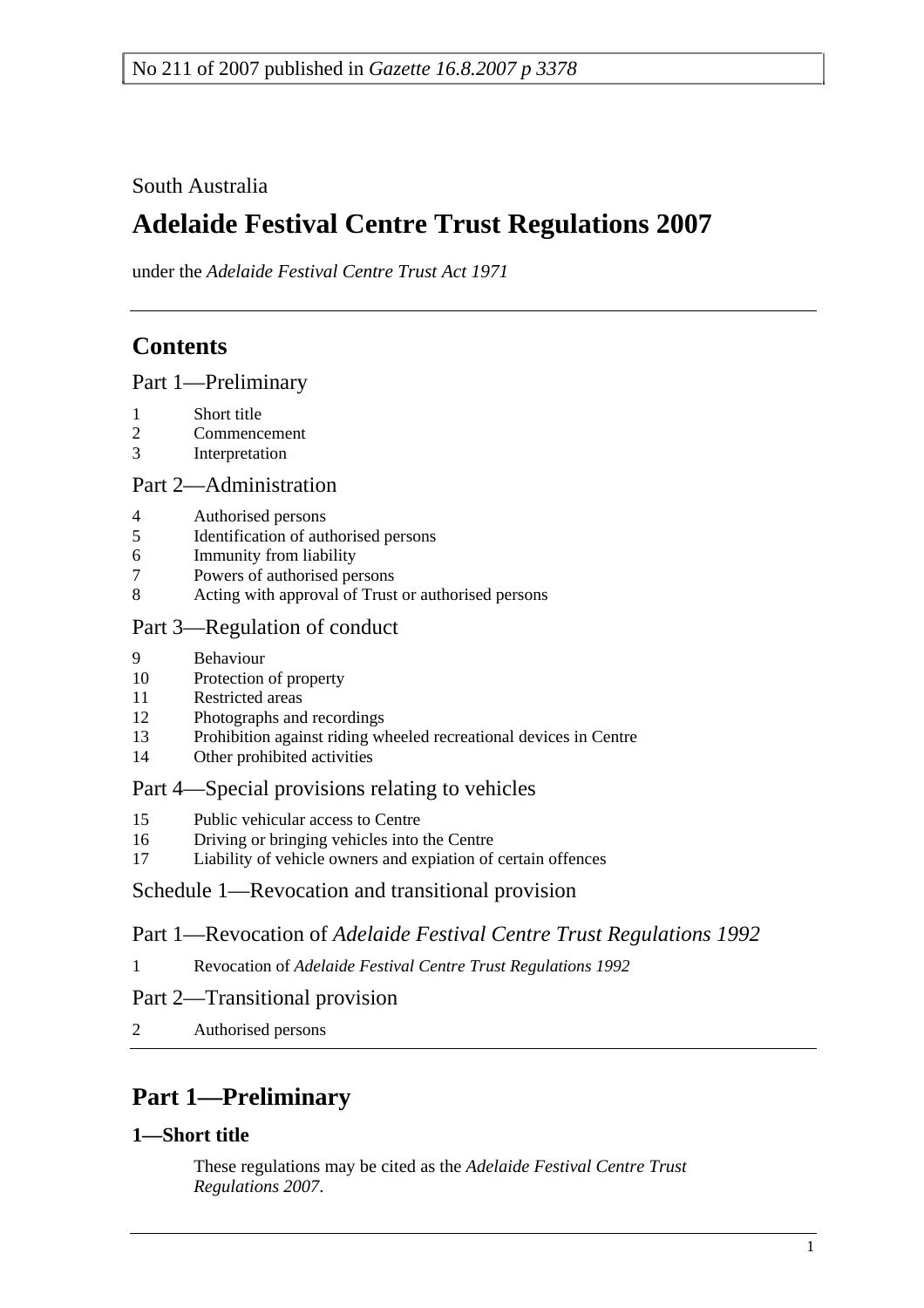### **2—Commencement**

These regulations will come into operation on 1 September 2007.

#### **3—Interpretation**

In these regulations, unless the contrary intention appears—

*Act* means the *Adelaide Festival Centre Trust Act 1971*;

*authorised person*—see regulation 4;

*drive* has the same meaning as in the *Road Traffic Act 1961*;

*owner*, in relation to a vehicle, has the same meaning as in the *Road Traffic Act 1961*;

*theatre or associated theatre area* means a theatre within the Centre, or a foyer, restaurant, convenience or other facility associated with that theatre;

*vehicle* has the same meaning as in the *Road Traffic Act 1961*;

*wheeled recreational device* has the same meaning as in the *Road Traffic Act 1961*.

# **Part 2—Administration**

### **4—Authorised persons**

- (1) The Trust may appoint suitable persons to be authorised persons for the purposes of these regulations.
- (2) An appointment may be made subject to conditions specified in the instrument of appointment.
- (3) The Trust may, at any time, revoke an appointment of an authorised person or vary or revoke a condition of appointment or impose a further condition of appointment.
- (4) All police officers are authorised persons for the purposes of these regulations.

### **5—Identification of authorised persons**

- (1) An authorised person appointed under these regulations must be issued with an identity card—
	- (a) containing the person's name and a photograph of the person; and
	- (b) stating that the person is an authorised person under these regulations.
- (2) If the powers of an authorised person have been limited by conditions, the identity card issued to the authorised person must indicate those limitations.
- (3) An authorised person must, at the request of a person in relation to whom the authorised person intends to exercise powers under these regulations, produce for the inspection of the person—
	- (a) in the case of an authorised person who is a police officer and is not in uniform—his or her certificate of authority; or
	- (b) in the case of an authorised person appointed under these regulations—his or her identity card.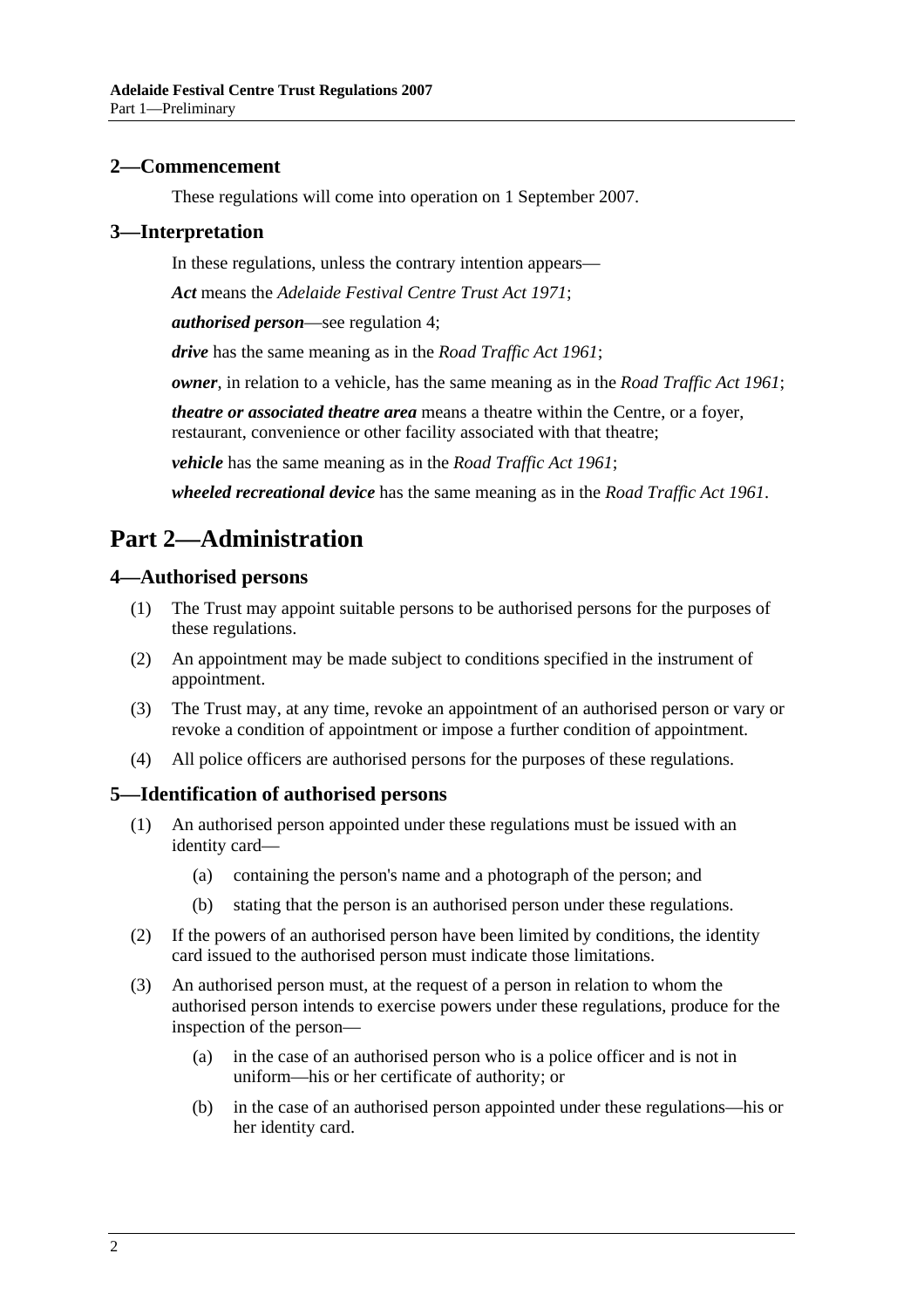## **6—Immunity from liability**

- (1) No personal liability attaches to an authorised person for an honest act or omission in the exercise or discharge or purported exercise or discharge of a power or function under these regulations.
- (2) A liability that would, but for subregulation (1), lie against the authorised person lies instead against the Trust.

### **7—Powers of authorised persons**

- (1) If an authorised person reasonably suspects that a person, while in the Centre, has committed, is committing or is about to commit an offence against these regulations or any Act or would, by entering the Centre, commit an offence against these regulations, the authorised person may do any 1 or more of the following:
	- (a) require the person to state his or her full name and usual place of residence;
	- (b) if the authorised person suspects on reasonable grounds that the name or place of residence stated is false—require the person to produce evidence of his or her full name or usual place of residence;
	- (c) require the person to leave the Centre immediately and not to return for a stated period not exceeding 24 hours or not to enter the Centre;
	- (d) use such force as is reasonably necessary for the purpose of removing or excluding a person who refuses or fails to comply with a requirement under paragraph (c).
- (2) If a person has brought an object or thing into the Centre in contravention of these regulations, an authorised person may require the person to leave the object or thing in the possession of the authorised person (or another person indicated by the authorised person) until such time as the person leaves the Centre.
- (3) An authorised person may give reasonable directions to persons driving vehicles, or to pedestrians, in the Centre that are considered necessary by the authorised person for the safe and efficient regulation of vehicular or pedestrian traffic in the Centre or for the maintenance of order in the Centre.
- (4) A person who—
	- (a) hinders or obstructs an authorised person in the exercise of powers conferred by these regulations; or
	- (b) refuses or fails to comply with a requirement or direction of an authorised person under this regulation,

is guilty of an offence.

Maximum penalty: \$200.

#### **8—Acting with approval of Trust or authorised persons**

 (1) These regulations do not prevent a person from doing anything with the approval of the Trust or an authorised person or otherwise with lawful authority.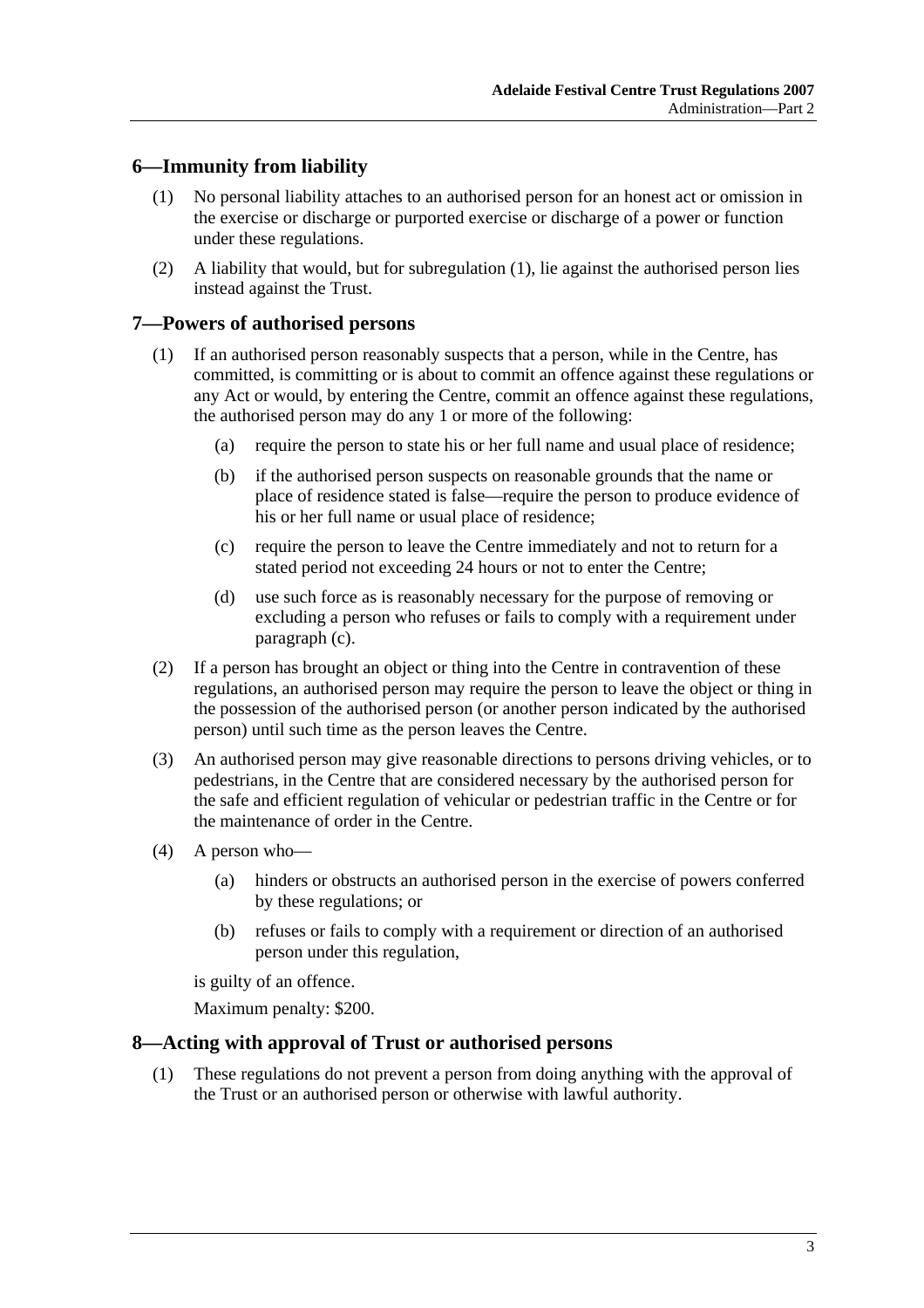- (2) An approval given by the Trust or an authorised person for the purposes of these regulations—
	- (a) must be in writing or, if given orally, must be confirmed in writing as soon as practicable; and
	- (b) may relate to a particular person or matter or persons or matters of a class specified by the Trust or authorised person; and
	- (c) may be subject to conditions (including a condition requiring payment of a fee) specified by the Trust or authorised person; and
	- (d) may be varied or revoked by the Trust or authorised person at any time.
- (3) If the Trust or an authorised person gives approval subject to a condition, the person to whom the approval is given must not contravene or fail to comply with the condition. Maximum penalty: \$200.

# **Part 3—Regulation of conduct**

### **9—Behaviour**

A person must not—

- (a) disturb or interfere with a performance or activity being carried on in the Centre with lawful authority; or
- (b) intentionally obstruct, disturb, interrupt or annoy any other person making proper use of the Centre; or
- (c) throw, roll or discharge a stone, substance or missile or engage in any other activity that may endanger the safety of a person or animal in the Centre.

Maximum penalty: \$200.

### **10—Protection of property**

A person must not—

- (a) remove, damage, deface or interfere with property owned by or under the care or control of the Trust, including vegetation in the grounds of the Centre; or
- (b) interfere with an exhibit or display in the Centre or a case containing an exhibit or display; or
- (c) climb on a building, fixture, flora or property owned by or under the care or control of the Trust; or
- (d) walk on or over a garden bed in the Centre.

Maximum penalty: \$200.

### **11—Restricted areas**

A person must not enter or remain in an area of the Centre that is, at the direction of the Trust, closed to public access.

Maximum penalty: \$200.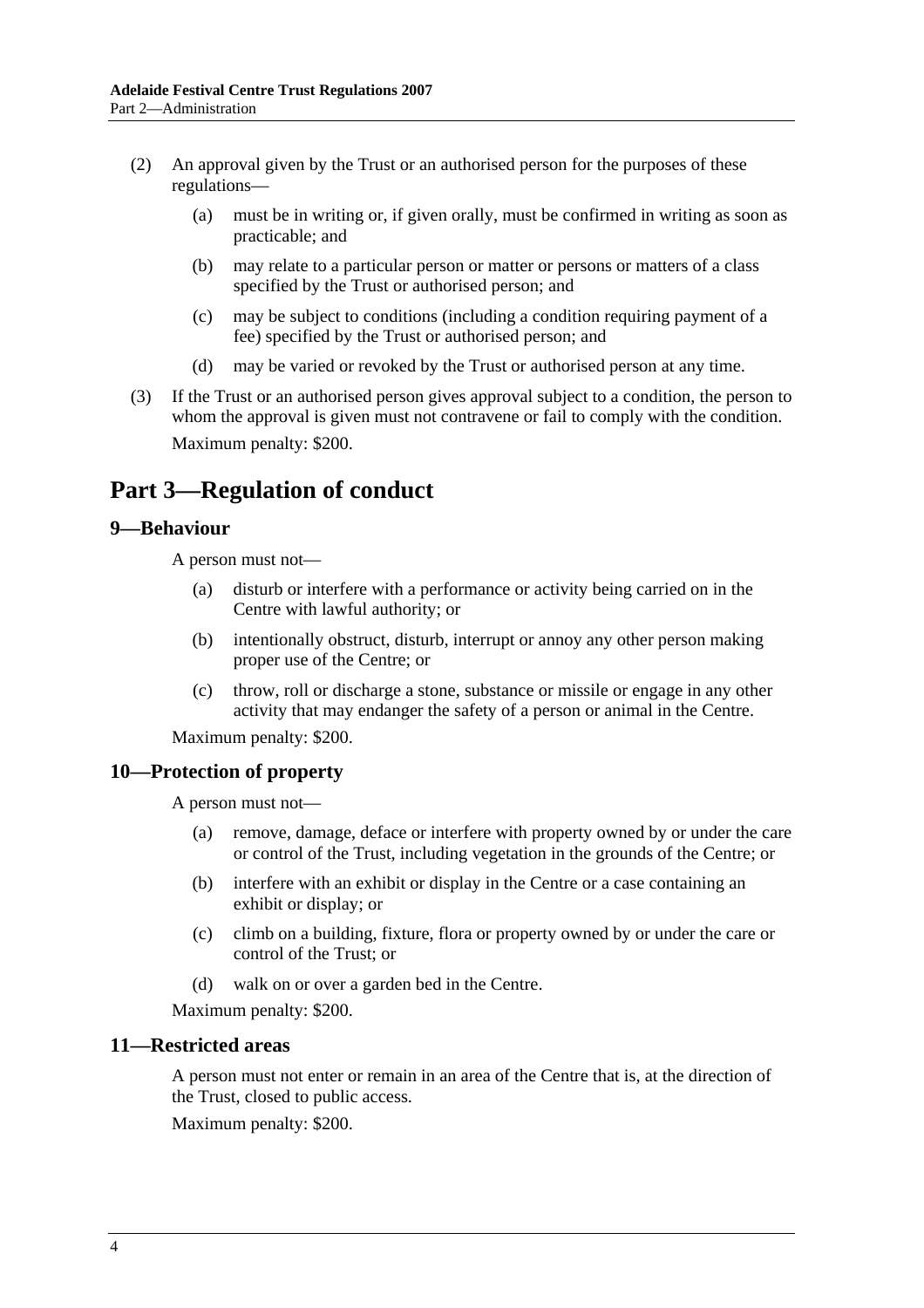### **12—Photographs and recordings**

A person must not take a photograph or make a film, videotape or sound or other recording of any kind—

- (a) in a theatre within the Centre; or
- (b) of the whole or a part of a rehearsal, performance, exhibition or other activity taking place within a theatre or associated area.

Maximum penalty: \$200.

#### **13—Prohibition against riding wheeled recreational devices in Centre**

A person must not travel in or on a wheeled recreational device in the Centre. Maximum penalty: \$200.

Expiation fee: \$25.

#### **14—Other prohibited activities**

A person must not—

- (a) bring an animal other than a guide dog into the Centre; or
- (b) bring alcohol into the Centre or consume alcohol in the Centre except in licensed premises; or
- (c) bathe in or take (or attempt to take) fish from a fountain or pool in the Centre; or
- (d) foul or pollute a fountain or pool in the Centre; or
- (e) light or maintain a fire in the Centre, other than in a place set aside for that purpose by the Trust; or
- (f) play a musical instrument or operate a radio receiver or sound producing electronic device in the Centre; or
- (g) sell or offer for sale any goods in the Centre; or
- (h) collect or seek money or other donations in the Centre; or
- (i) engage in advertising or marketing activities for commercial purposes in the Centre; or
- (j) distribute or leave for collection in the Centre any pamphlets or leaflets; or

 (k) display or erect a flag, banner, sign, placard or similar object in the Centre. Maximum penalty: \$200.

# **Part 4—Special provisions relating to vehicles**

### **15—Public vehicular access to Centre**

The Trust may, from time to time, determine areas of the Centre that are closed to public vehicular access.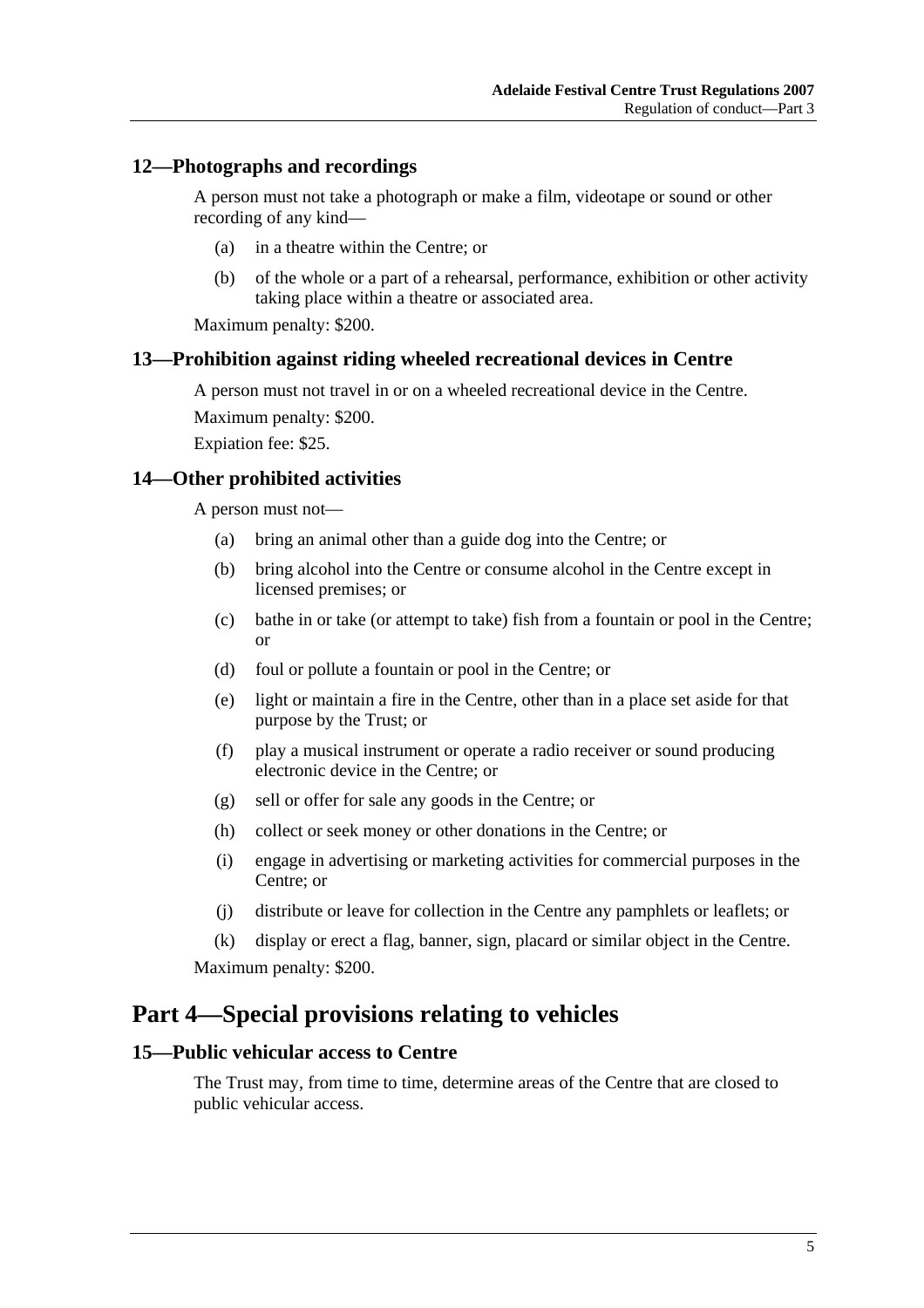### **16—Driving or bringing vehicles into the Centre**

A person must not—

- (a) bring a vehicle into, or drive a vehicle in, any part of the Centre closed to public vehicular access; or
- (b) drive a vehicle in the Centre except on an area specifically set aside for the driving or parking of vehicles; or
- (c) bring into the Centre a tracked motor vehicle or a motor vehicle the mass of which with or without its load exceeds 5 tonnes or drive such a vehicle in the Centre.

Maximum penalty: \$200.

Expiation fee: \$50.

### **17—Liability of vehicle owners and expiation of certain offences**

- (1) Without derogating from the liability of any other person, but subject to this regulation, if a vehicle is involved in an offence against regulation 16, the owner of the vehicle is guilty of an offence and liable to the same penalty as is prescribed for the principal offence and the expiation fee that is fixed for the principal offence applies in relation to an offence against this regulation.
- (2) The owner and driver of a vehicle are not both liable through the operation of this regulation to be convicted of an offence arising out of the same circumstances, and consequently conviction of the owner exonerates the driver and conversely conviction of the driver exonerates the owner.
- (3) An expiation notice or expiation reminder notice given under the *Expiation of Offences Act 1996* to the owner of a vehicle for an alleged offence against this regulation involving the vehicle must be accompanied by a notice inviting the owner, if he or she was not the driver at the time of the alleged offence against regulation 16, to provide the Trust, within the period specified in the notice, with a statutory declaration—
	- (a) setting out the name and address of the driver; or
	- (b) if he or she had transferred ownership of the vehicle to another prior to the time of the alleged offence against regulation 16 and has complied with the *Motor Vehicles Act 1959* in respect of the transfer—setting out details of the transfer (including the name and address of the transferee).
- (4) Before proceedings are commenced against the owner of a vehicle for an offence against this regulation involving the vehicle, the complainant must send the owner a notice—
	- (a) setting out particulars of the alleged offence against regulation 16; and
	- (b) inviting the owner, if he or she was not the driver at the time of the alleged offence against regulation 16, to provide the complainant, within 21 days of the date of the notice, with a statutory declaration setting out the matters referred to in subregulation (3).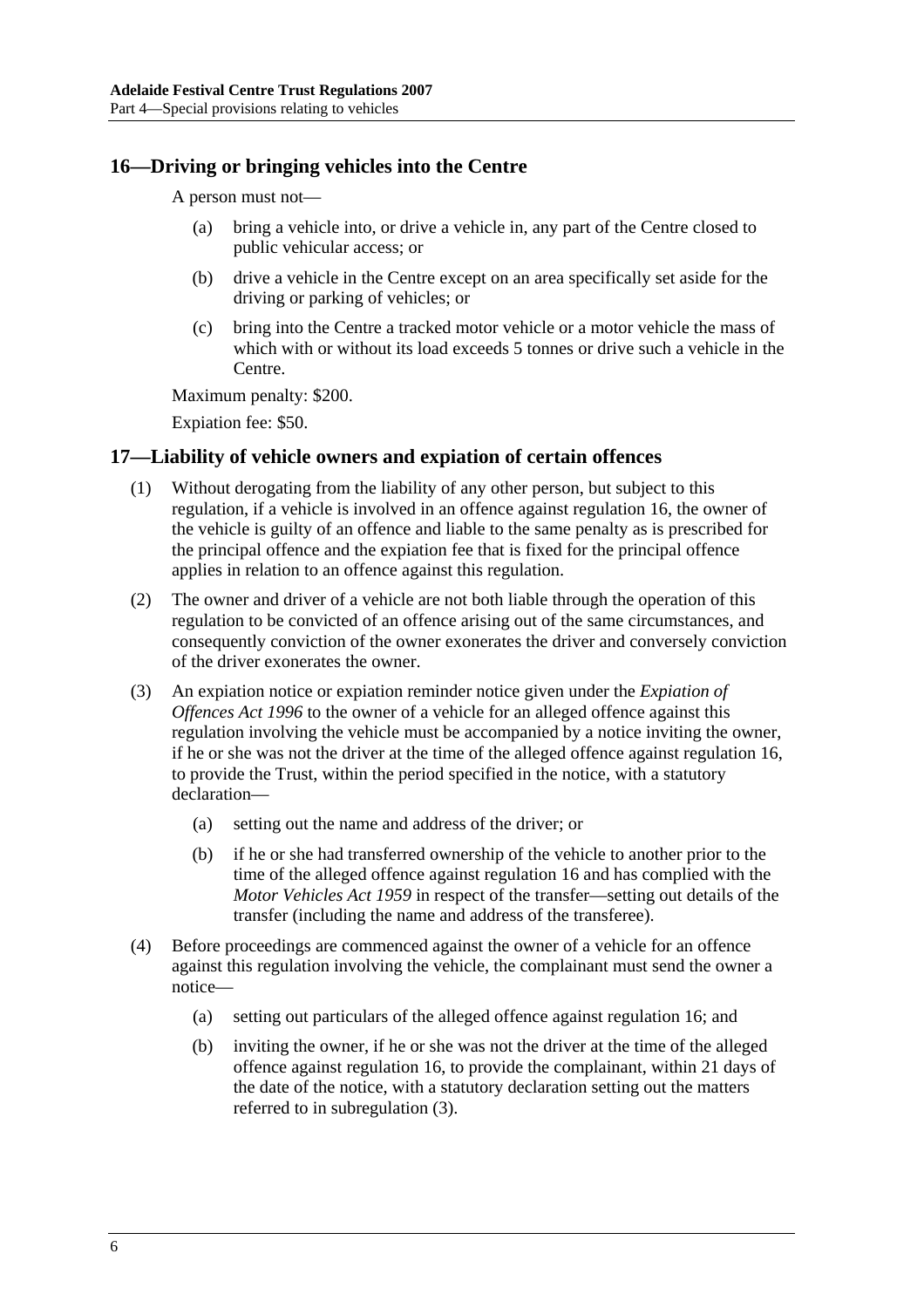- (5) Subregulation (4) does not apply to—
	- (a) proceedings commenced where an owner has elected under the *Expiation of Offences Act 1996* to be prosecuted for the offence; or
	- (b) proceedings commenced against an owner of a vehicle who has been named in a statutory declaration under this regulation as the driver of the vehicle.
- (6) Subject to subregulation (7), in proceedings against the owner of a vehicle for an offence against this regulation, it is a defence to prove—
	- (a) that, in consequence of some unlawful act, the vehicle was not in the possession or control of the owner at the time of the alleged offence against regulation 16; or
	- (b) that the owner provided the complainant with a statutory declaration in accordance with an invitation under this regulation.
- (7) The defence in subregulation (6)(b) does not apply if it is proved that the owner made the declaration knowing it to be false in a material particular.
- $(8)$  If—
	- (a) an expiation notice is given to a person named as the alleged driver in a statutory declaration under this regulation; or
	- (b) proceedings are commenced against a person named as the alleged driver in such a statutory declaration,

the notice or summons, as the case may be, must be accompanied by a notice setting out particulars of the statutory declaration that named the person as the alleged driver.

- (9) The particulars of the statutory declaration provided to the person named as the alleged driver must not include the address of the person who provided the statutory declaration.
- (10) In proceedings against a person named in a statutory declaration under this regulation for the offence to which the declaration relates, it will be presumed, in the absence of proof to the contrary, that the person was the driver of the vehicle at the time at which the alleged offence was committed.
- (11) In proceedings against the owner or driver of a vehicle for an offence against this Part, an allegation in the complaint that a notice was given under this regulation on a specified day will be accepted as proof, in the absence of proof to the contrary, of the facts alleged.

# **Schedule 1—Revocation and transitional provision**

# **Part 1—Revocation of** *Adelaide Festival Centre Trust Regulations 1992*

# **1—Revocation of** *Adelaide Festival Centre Trust Regulations 1992* The *Adelaide Festival Centre Trust Regulations 1992* are revoked.